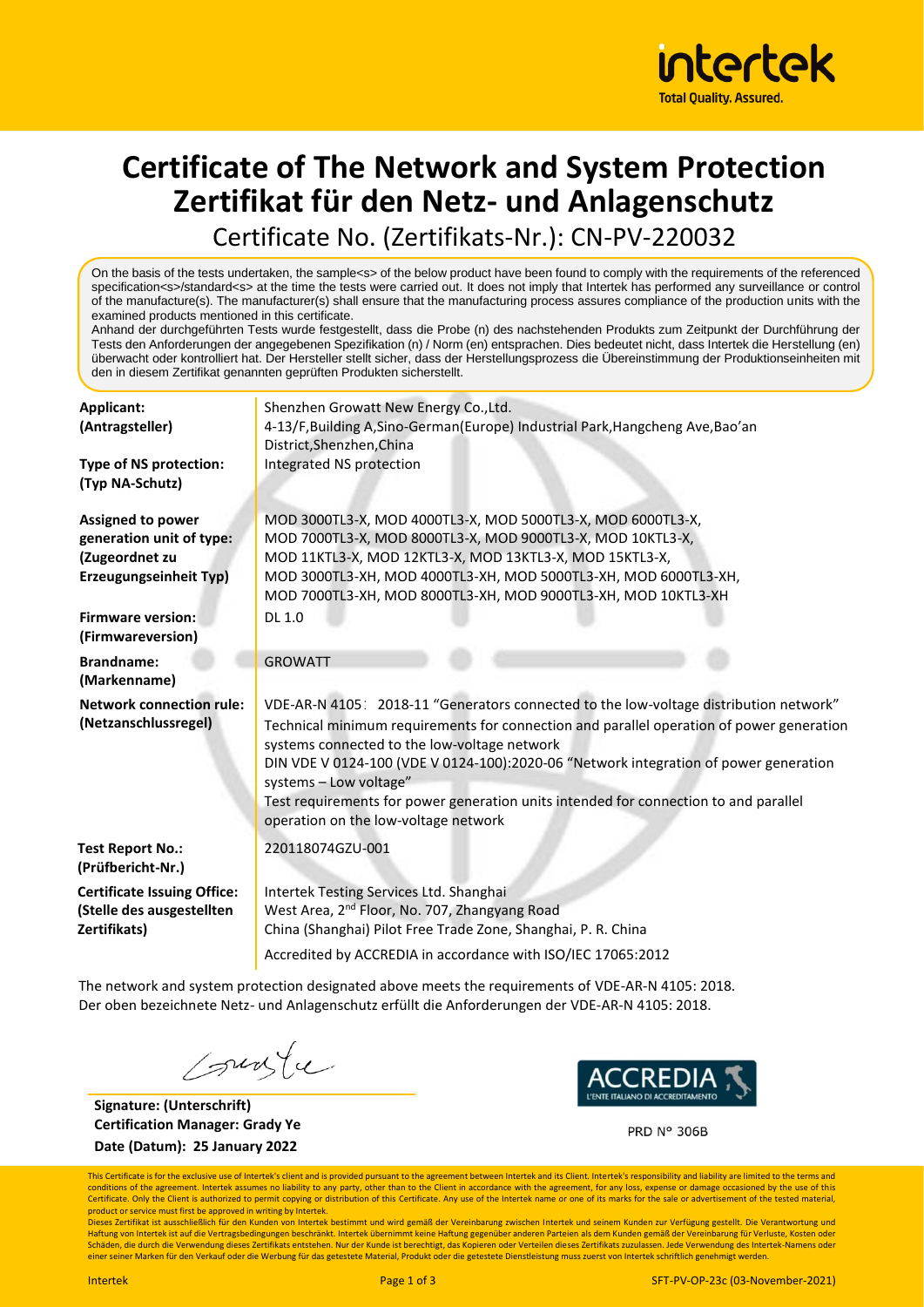

# **APPENDIX (ANHANG)**

#### **Annex to Certificate No. (Anhang zur Zertifikatsnummer): CN-PV-220032**

### E.7 of (von) VDE-AR-N 4105:2018-11

Requirements for the test report for the NS protection (Anforderungen an den Prüfbericht zum NA-Schutz)

| Extract of the test report for NS protection (Auszug aus dem Prüfbericht für den NA-<br>Schutz) "Determination of electrical properties" ("Bestimmung der elektrischen<br>Eigenschaften") | No. (Nr.): 220118074GZU-<br>001<br>(consecutive no. (laufende Nr.))                                                                                                                                 |                                  |                                                                 |                                                                                                                                                         |                                        |                                                                    |
|-------------------------------------------------------------------------------------------------------------------------------------------------------------------------------------------|-----------------------------------------------------------------------------------------------------------------------------------------------------------------------------------------------------|----------------------------------|-----------------------------------------------------------------|---------------------------------------------------------------------------------------------------------------------------------------------------------|----------------------------------------|--------------------------------------------------------------------|
| Test report NS protection (Prüfbericht NA-Schutz)<br>Type of NS Protection:                                                                                                               |                                                                                                                                                                                                     | Further manufacturer indications |                                                                 |                                                                                                                                                         |                                        |                                                                    |
| (Typ NA-Schutz)                                                                                                                                                                           | Integrated NS protection                                                                                                                                                                            |                                  |                                                                 | (weitere Herstellerangaben)                                                                                                                             |                                        |                                                                    |
| Software Version:                                                                                                                                                                         | <b>DL1.0</b>                                                                                                                                                                                        |                                  |                                                                 |                                                                                                                                                         |                                        |                                                                    |
| Manufacturer:<br>(Hersteller)                                                                                                                                                             | Shenzhen Growatt New Energy Co., Ltd.<br>4-13/F, Building A, Sino-German (Europe)<br>Industrial Park, Hangcheng Ave, Bao'an<br>District, Shenzhen, China                                            |                                  |                                                                 |                                                                                                                                                         |                                        |                                                                    |
| <b>Measurement Period:</b><br>(Messzeitraum)                                                                                                                                              | From (vom) 2020-04-27 to (bis) 2020-11-<br>03                                                                                                                                                       |                                  |                                                                 |                                                                                                                                                         |                                        |                                                                    |
|                                                                                                                                                                                           | Stirling generators, fuel cells<br>(Stirlinggeneratoren, Brennstoffzellen)                                                                                                                          |                                  | Inverter(s)<br>(Umrichter)                                      |                                                                                                                                                         |                                        |                                                                    |
|                                                                                                                                                                                           | Synchronous and asynchronous generators<br>with $Pn \le 50$ kW coupled directly or via<br>inverters (direkt oder über Umrichter<br>gekoppelte Synchron- und<br>Asynchrongeneratoren mit Pn ≤ 50 kW) |                                  |                                                                 | Directly coupled synchronous and<br>asynchronous generators with Pn > 50 kW<br>(direkt gekoppelte Synchron- und<br>Asynchrongeneratoren mit Pn > 50 kW) |                                        |                                                                    |
| Protective function<br>(Schutzfunktion)                                                                                                                                                   | Set value<br>(Einstellw<br>ert)                                                                                                                                                                     | Tripping value<br>(Auslösewert)  | Tripping time<br>NS protection *<br>(Auslösezeit<br>NA-Schutz*) | Set value<br>(Einstellwert)                                                                                                                             | <b>Tripping value</b><br>(Auslösewert) | Tripping<br>time NS<br>protection *<br>(Auslösezeit<br>NA-Schutz*) |
| Rise-in-voltage protection<br>(Spannungssteigerungsschutz)<br>$U \gg$                                                                                                                     |                                                                                                                                                                                                     |                                  |                                                                 | $1,25 * Un$                                                                                                                                             | $1.257*$ Un                            | 67.38ms                                                            |
| Rise-in-voltage protection<br>(Spannungssteigerungsschutz)<br>U>                                                                                                                          |                                                                                                                                                                                                     |                                  |                                                                 | $1,10 * Un$                                                                                                                                             | $1.10*$ Un                             | 482s                                                               |
| Voltage drop protection<br>(Spannungsrückgangsschutz)<br>U<                                                                                                                               |                                                                                                                                                                                                     |                                  |                                                                 | $0,8 * Un$                                                                                                                                              | $0.798*$ Un                            | 3.04s                                                              |
| Voltage drop protection<br>(Spannungsrückgangsschutz)<br>U <<                                                                                                                             |                                                                                                                                                                                                     |                                  |                                                                 | $0,45*$ Un                                                                                                                                              | $0.446*$ Un                            | 337.8ms                                                            |
| Frequency decrease protection<br>(Frequenzrückgangsschutz)<br>$f$ <                                                                                                                       |                                                                                                                                                                                                     |                                  |                                                                 | 47,5 Hz                                                                                                                                                 | 47.51Hz                                | 32.73ms                                                            |
| Frequency increase protection<br>(Frequenzsteigerungsschutz)<br>f >                                                                                                                       |                                                                                                                                                                                                     |                                  |                                                                 | 51,5 Hz                                                                                                                                                 | 51.46Hz                                | 32.48ms                                                            |

This Certificate is for the exclusive use of Intertek's client and is provided pursuant to the agreement between Intertek and its Client. Intertek's responsibility and liability are limited to the terms and conditions of the agreement. Intertek assumes no liability to any party, other than to the Client in accordance with the agreement, for any loss, expense or damage occasioned by the use of this<br>Certificate. Only the Client product or service must first be approved in writing by Intertek.

Dieses Zertifikat ist ausschließlich für den Kunden von Intertek bestimmt und wird gemäßden Vereinbarung zwischen Intertek und seinem Kunden zur Verfügung gestellt. Die Verantwortung und<br>Haftung von Intertek ist auf die Ve Schäden, die durch die Verwendung dieses Zertifikats entstehen. Nur der Kunde ist berechtigt, das Kopieren oder Verteilen dieses Zertifikats zuzulassen. Jede Verwendung des Intertek-Namens oder einer seiner Marken für den Verkauf oder die Werbung für das getestete Material, Produkt oder die getestete Dienstleistung muss zuerst von Intertek schriftlich genehmigt werden.